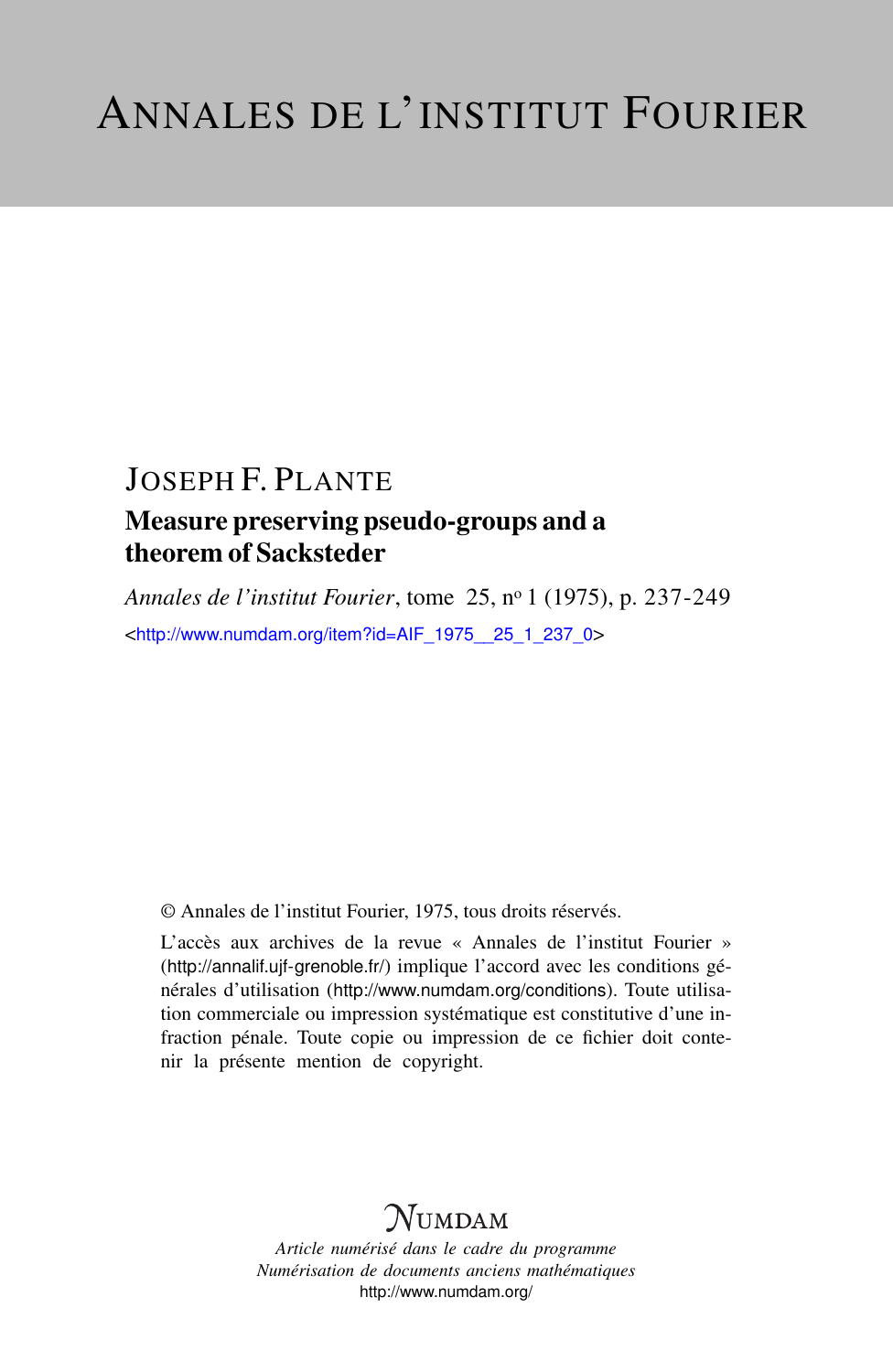# **MEASURE PRESERVING PSEUDOGROUPS AND A THEOREM OF SACKSTEDER**

### **by J.F. PLANTE**

### **Introduction.**

A classical theorem of Denjoy says that a minimal set of a  $C<sup>2</sup>$ diffeomorphism of the circle is either a periodic orbit or the entire circle. In [7, 8] Sacksteder proved a generalization of Denjoy's result which has been extensively exploited by authors studying codimension one foliations. For example, in [3] and [6] it is shown that  $C^2$  codimension one foliations whose leaves have non exponential growth cannot have exceptional minimal sets. The proof uses Sacksteder's theorem as well as the generalization for codimension one foliations of the Poincaré-Bendixson theorem. In the present note we will obtain this as well as other applications of Sacksteder's result directly, that is, without using topological results such as the Poincaré-Bendixson theorem. For example, we show that a finitely generated solvable group of  $C^2$  diffeomorphisms of the circle cannot have an exceptional minimal set. Our approach is based on the problem of finding invariant measures for a pseudogroup of homeomorphisms defined on a compact Hausdorff space.

### **1. Definitions and Sacksteder's theorem.**

Let X be a compact Hausdorff space and let  $\Gamma$  be a collection of homeomorphisms for which the domain and range are open subsets of X. If  $\gamma \in \Gamma$  then the domain and range of  $\gamma$  will be denoted by  $D(\gamma)$ and  $R(\gamma)$ , respectively.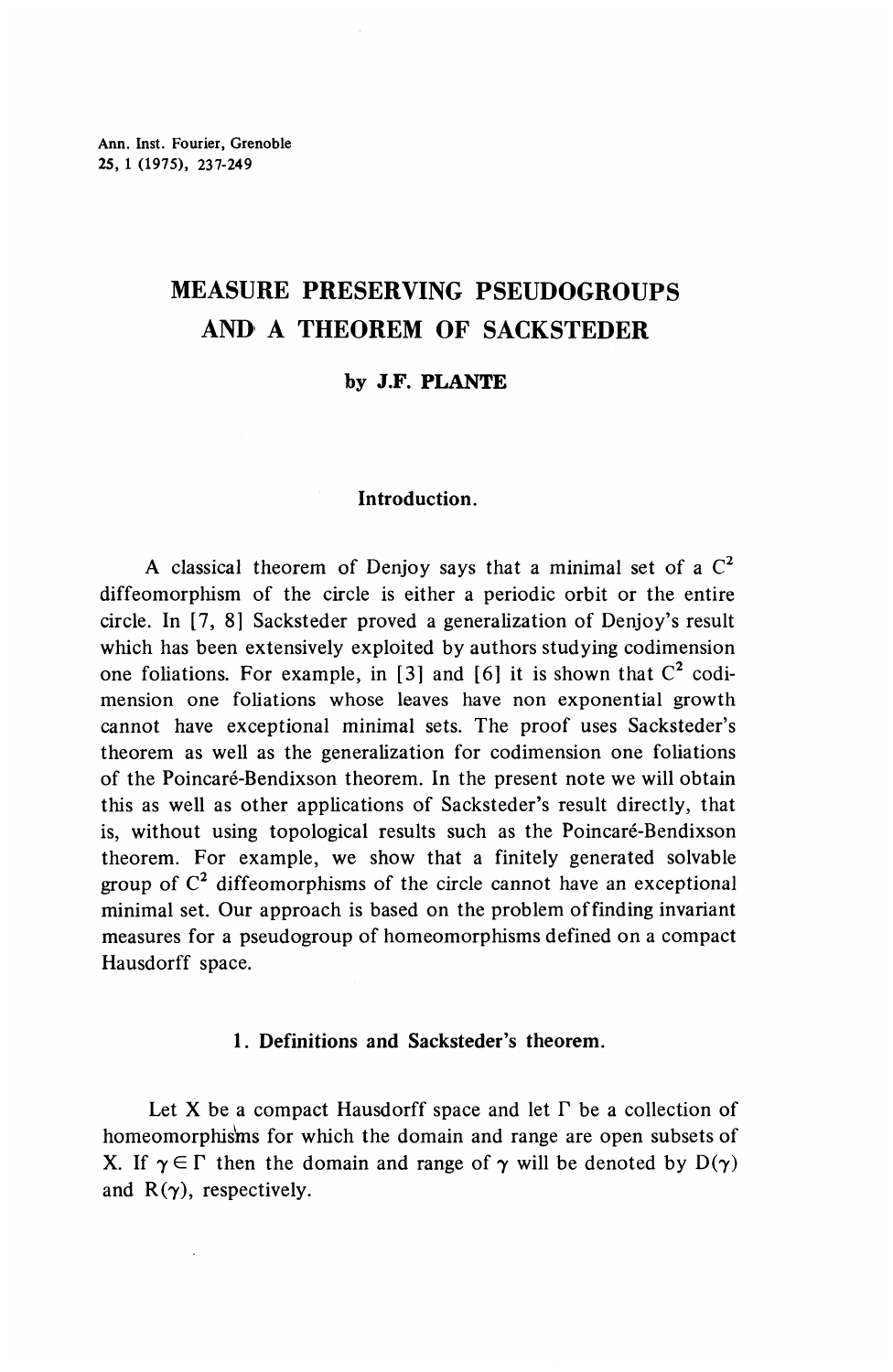DEFINITION.  $- \Gamma$  is said to be a pseudogroup of (local) homeo*morphisms of* X *if the following conditions are satisfied*

1) If  $\gamma \in \Gamma$  then  $\gamma^{-1} \in \Gamma$  and  $D(\gamma^{-1}) = R(\gamma)$ ,  $R(\gamma^{-1}) = D(\gamma)$ .

2) If  $\gamma_1$ ,  $\gamma_2 \in \Gamma$  and  $\gamma : D(\gamma_1) \cup D(\gamma_2) \rightarrow R(\gamma_1) \cup R(\gamma_2)$  is a *homeomorphism such that*  $\gamma(x) = \gamma_i(x)$  (*i* = 1, 2) *whenever*  $x \in D(\gamma_i)$ then  $\gamma \in \Gamma$ .

3) If  $\gamma_1, \gamma_2 \in \Gamma$  then  $\gamma_1 \circ \gamma_2 \in \Gamma$  where

$$
D(\gamma_1 \circ \gamma_2) = \gamma_1^{-1}(R(\gamma_2) \cap D(\gamma_1)) \ .
$$

- 4) If  $\gamma \in \Gamma$  and  $U \subset D(\gamma)$  is an open subset then  $\gamma \mid U \in \Gamma$ .
- 5) *The identity map of* X *is an element of* F.

The *orbit*  $\Gamma(x)$  of a point  $x \in X$  is defined by

$$
\Gamma(x) = \{ \gamma(x) \in X \mid \gamma \in \Gamma \} .
$$

A set S C X is *invariant* if it is a union of orbits. A *minimal set for* F is a non-empty closed invariant subset of X which is minimal with respect to these properties. A minimal set is said to be *exceptional* if it is nowhere dense but is not a finite orbit. F is *finitely generated with respect to a compact subset*  $K \subset X$  if there exist  $\gamma_1, \ldots, \gamma_k \in \Gamma$ which generate every element of  $\Gamma$  via the operations 1), 2), 3), 4) above and such that each of the subsets  $D(\gamma_i) \cap K$  is compact  $(i = 1, \ldots, k).$ 

If X is a differentiable manifold and  $\Gamma$  consists of  $C^k$  diffeomorphisms, then  $\Gamma$  is called a pseudogroup of  $\Gamma^k$  diffeomorphisms.

DEFINITION.  $-$  Let  $\Gamma$  be a pseudogroup of homeomorphisms of X.  $\gamma \in \Gamma$  has a contracting fixed point at  $x \in X$  if there is neighborhood U of x such that  $U \subset D(\gamma)$  and

- i)  $\gamma(U) \subseteq U$
- ii)  $\bigcap_{n\geq 0} \gamma^n(U)=\{x\}.$

The following is a result of Sacksteder [7,8] which generalizes earlier results of Denjoy and Schwartz.

1.1. THEOREM.  $-$  Let  $\Gamma$  be a pseudogroup of  $C^2$  diffeomorphisms of  $S<sup>1</sup>$  which is finitely generated with respect to an exceptional mi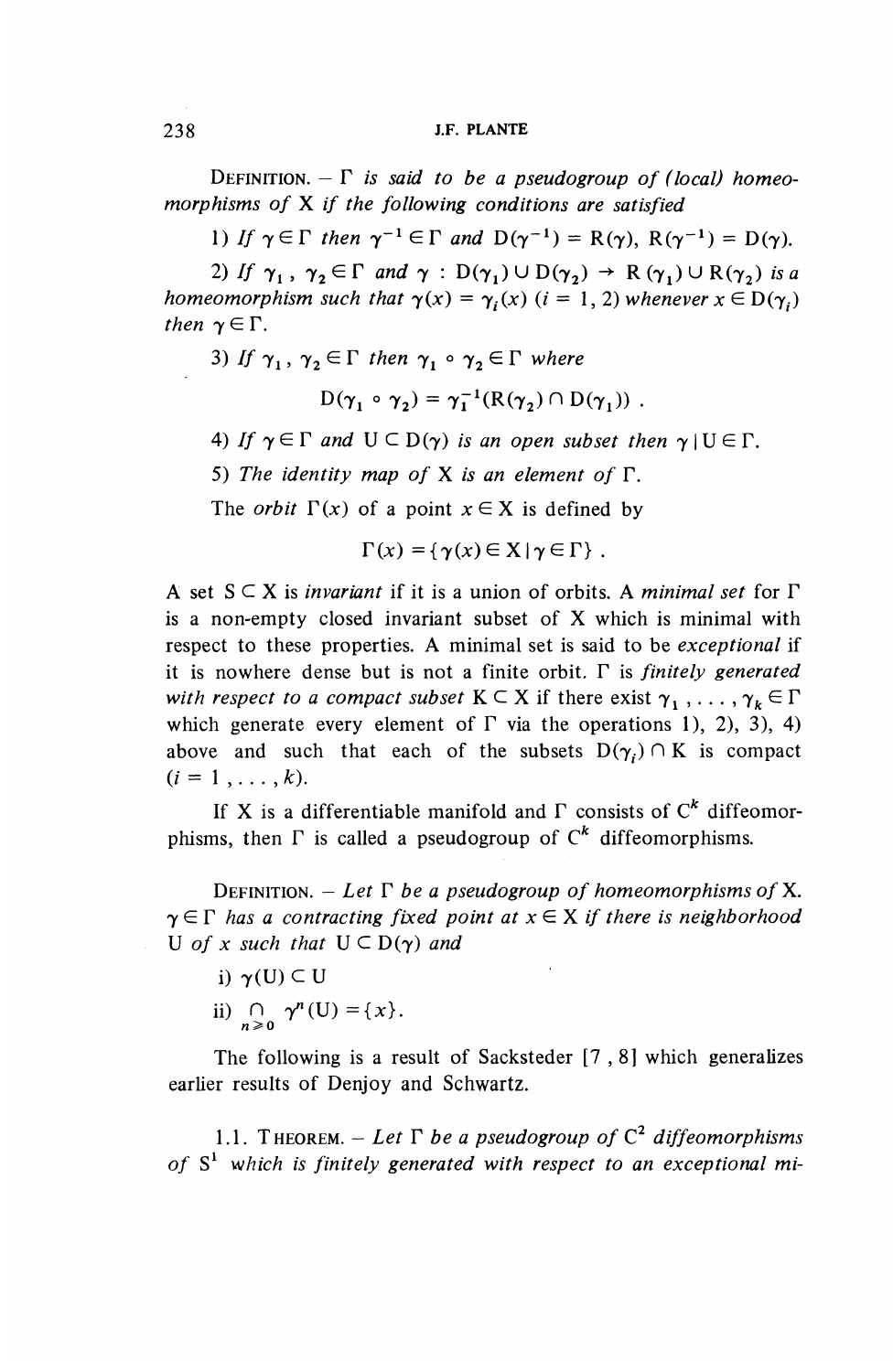*nimal set*  $\mathfrak{M}$ . Then there exists  $\gamma \in \Gamma$ ,  $x \in \mathfrak{M}$  *such that*  $\gamma(x) = x$  and  $|\gamma'(x)| < 1$ . In particular,  $\gamma$  has a contracting fixed point at x.

### **2. Invariant measures.**

Let  $\Gamma$  be a pseudogroup of homeomorphisms of a compact Hausdorff space X and let  $\mu$  be a Borel measure on X.

DEFINITIONS.  $-\mu$  is said to be  $\Gamma$ -invariant if for every  $\gamma \in \Gamma$  and *every Borel set*  $B \subseteq D(\gamma)$ ,  $\mu(\gamma(B)) = \mu(B)$ .  $\mu$  *is said to be normalized if*  $\mu(X) = 1$ . The support of  $\mu$  (denoted supp  $(\mu)$ ) is the complement in X of the union of all open sets having  $\mu$ -measure zero.

2.1. LEMMA.  $-If \mu$  is a normalized  $\Gamma$ -invariant Borel measure *and*  $\gamma \in \Gamma$  *has a contracting fixed point at*  $x \in \text{supp } (\mu)$ *, then*  $\Gamma(x)$ *is finite.*

*Proof.* – Let U be a neighborhood of x such that  $\gamma(U) \subset U$  and  $\bigcap_{n \geq 0} \gamma^n(U) = \{x\}$ . Since  $x \in \text{supp } (\mu)$  we have  $\mu(U) > 0$ . By  $\Gamma$ invariance of  $\mu$ ,

$$
\mu\left(\bigcap_{n>0}^{\infty}\gamma^n(\mathbf{U})\right)=\mu(\gamma^n(\mathbf{U}))=\mu(\mathbf{U})
$$

so  $\mu({x}) > 0$ . Since  $\mu$  is a finite measure this implies that  $\Gamma(x)$  is finite.

2.2. Proposition. – Let  $\Gamma$  be a pseudogroup of  $\mathbb{C}^2$  diffeomor*phisms of* S<sup>1</sup>  *which is finitely generated with respect to every nowhere dense minimal set. If* ju *is a normalized r-invariant Borel measure on* S 1  *then either*

1) supp ( $\mu$ ) = S<sup>1</sup>

*or* 2) supp  $(\mu)$  *contains a finite orbit.* 

*Proof.* – Suppose that neither of 1), 2) holds, i.e., suppose that supp ( $\mu$ ) is not all of S<sup>1</sup> and contains no finite orbits. Since  $\mu$  is  $\Gamma$ -invariant, supp ( $\mu$ ) is a closed, non-empty,  $\Gamma$ -invariant set which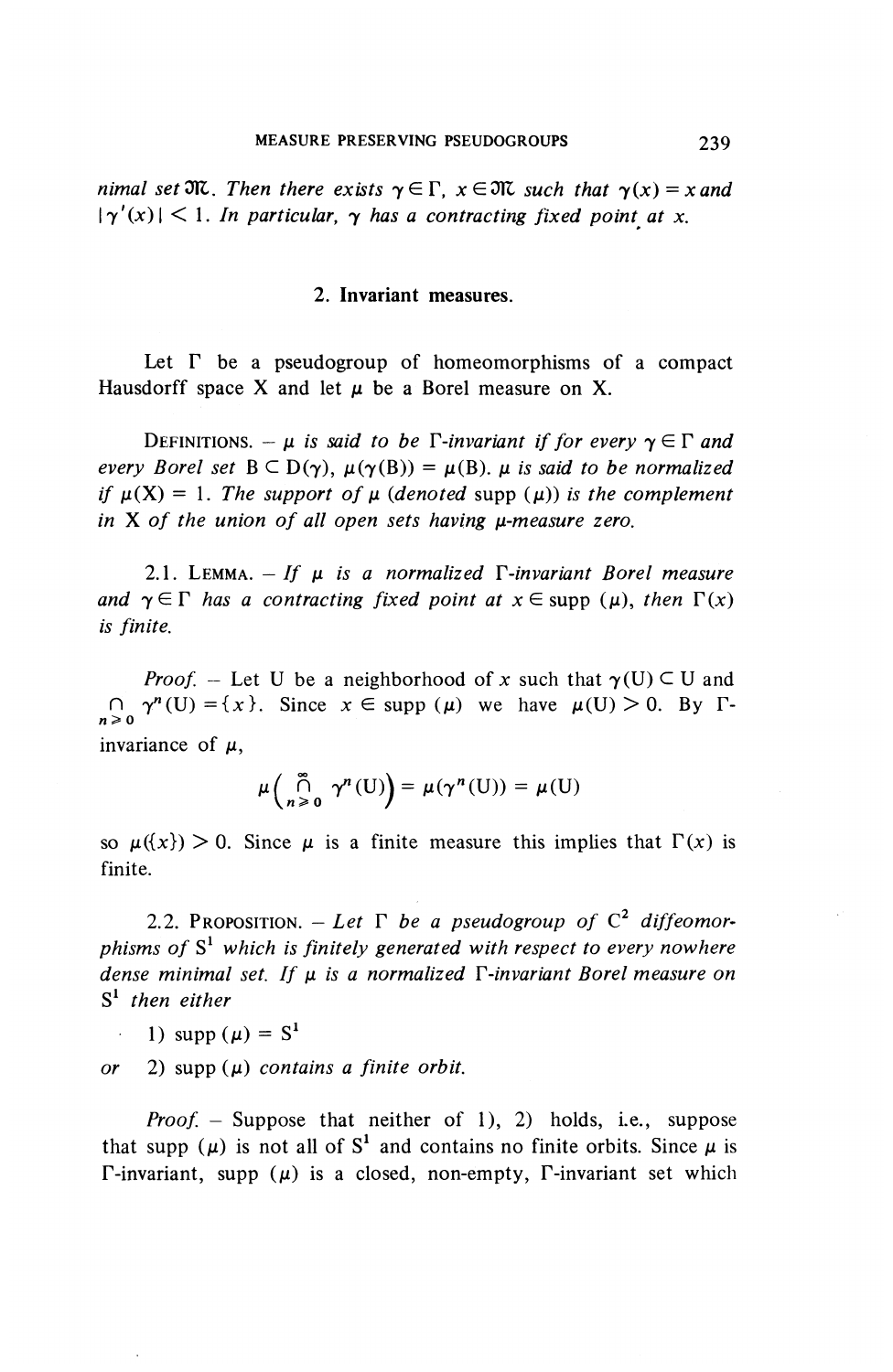must contain a minimal set  $\mathfrak{M}$  which is an exceptional minimal set since it is not finite. By (1.1)  $\mathfrak{M}$  contains a point *x* at which  $\gamma \in \Gamma$ **has a contracting fixed point. This, however, contradicts the conclusion** of (2.1) since  $\Gamma(x)$  is not finite and, thus, completes the proof of (2.2).

If  $\Gamma$  is a pseudogroup of homeomorphisms of a compact Hausdorff space X we say that  $\Gamma$  is *topologically conjugate to a pseudogroup of isometrics* if there exists a compact metric space M and a homeomorphism  $h: X \rightarrow M$  such that the map  $h \circ \gamma \circ h^{-1}$  is an isometry for every  $\gamma \in \Gamma$ .

2.3. Proposition.  $-$  *Let*  $\Gamma$  *be a pseudogroup of*  $C^2$  *diffeomorphisms of* S<sup>1</sup>  *which is finitely generated with respect to nowhere* dense minimal sets and suppose that  $\mu$  is a normalized  $\Gamma$ -invariant Borel measure on  $S^1$ . If  $\Gamma$  has no finite orbits then it is topologically *conjugate to a pseudogroup of isometrics. If, in addition, every element* of  $\Gamma$  is orientation preserving then  $\Gamma$  is conjugate to a pseudogroup of *rotations,*

*Proof.* – If  $\Gamma$  has no finite orbits, then by (2.2) supp ( $\mu$ ) = S<sup>1</sup>. Now let M denote the real numbers mod 1.

We will now define a homeomorphism  $h: S^1 \to M$ . Fix  $x_0 \in S^1$ and an orientation of S<sup>1</sup>, and for  $x \in S^1$  ( $x \neq x_0$ ) let [ $x_0$ ,  $x$ ] denote the closed interval from x to  $x_0$  in the positive direction, h is now defined by

> $h(x) = \begin{cases} 0 & \text{if } x = x_0 \end{cases}$  $\mu([x_0, x])$  if  $x \neq x_0$ .

It is easily checked that *h* is a homeomorphism and, clearly, the induced pseudogroup on M consists of isometries. Since the only orientation preserving isometries of M are translations (mod 1) the proof of (2.3) is complete.

## **3. Some sufficient conditions for the existence of an invariant measure.**

Let  $\Gamma$  be a pseudogroup of homeomorphisms of a compact Hausdorff space X. In this section we give examples of conditions on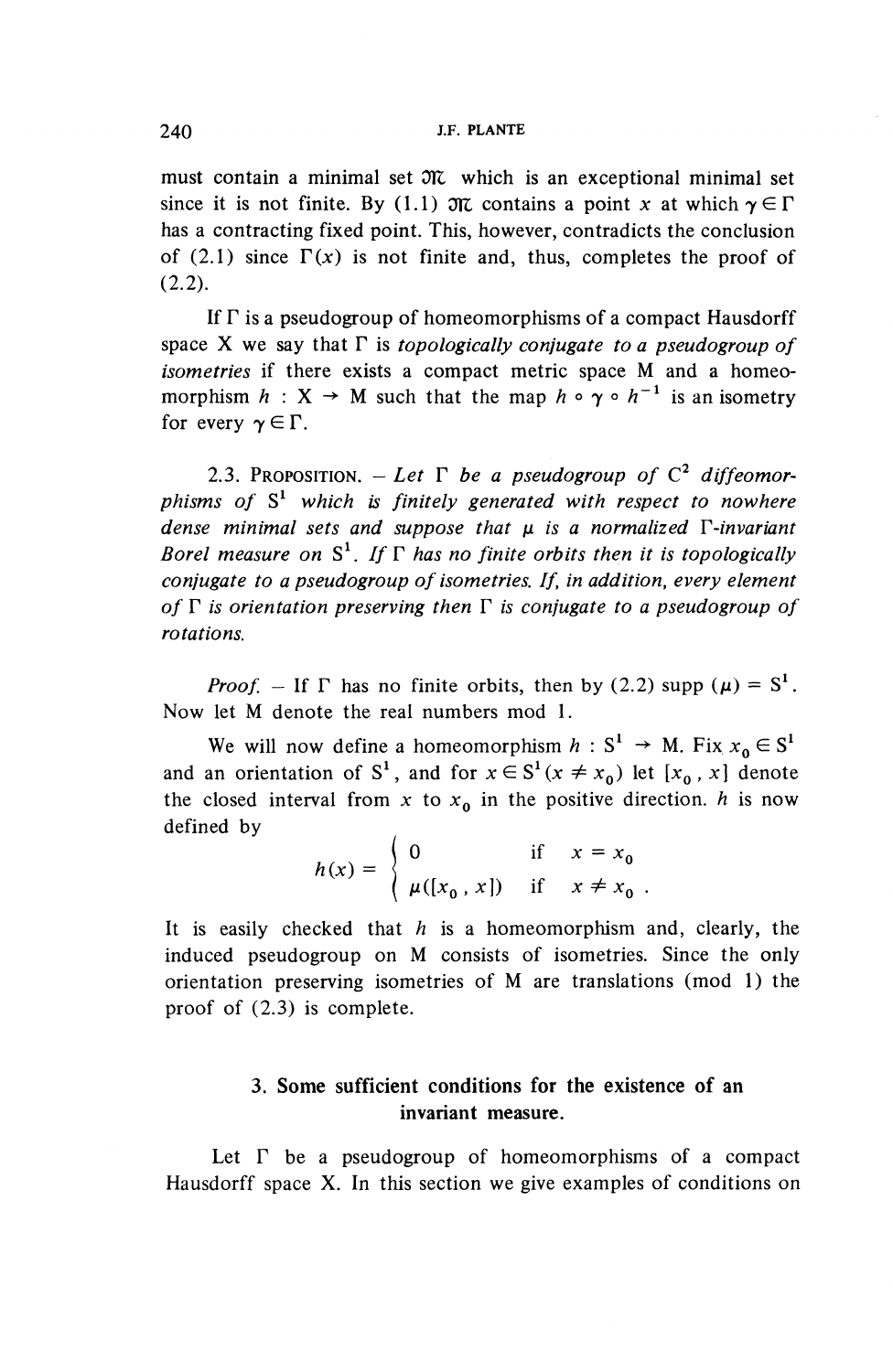$\Gamma$  which guarantee the existence of a normalized  $\Gamma$ -invariant Borel measure on X.

For the moment we assume that  $X$  is a metrice space.

DEFINITION.  $-\Gamma$  is said to be equicontinuous at  $x \in X$  if given  $\epsilon > 0$  there exists  $\delta > 0$  such that  $d(\gamma(x), \gamma(y)) < \epsilon$  whenever  $d(x, y) < \delta$  where x,  $y \in D(\gamma)$ ,  $\gamma \in \Gamma$ .

The following is a result of Sacksteder which is proved in [7].

3.1. THEOREM.  $-$  *Let*  $\Gamma$  *be a pseudogroup of homeomorphisms of* **X** which is equicontinuous at  $x \in X$ . Then there exists a  $\Gamma$ -invariant *normalized Borel measure*  $\mu$  *on* X *such that* supp  $(\mu) \subset \Gamma(x)$ .

Now let us consider the case where X is merely a compact Hausdorff space and the pseudogroup  $\Gamma$  is finitely generated by a finite subset  $\Gamma_0$ . Furthermore, assume that  $\Gamma_0$  is symmetric in the sense that  $\gamma \in \Gamma_0$  implies  $\gamma^{-1} \in \Gamma_0$ . We now define analogues of the growth functions considered in [5].

DEFINITION. – *For*  $x \in X$ , *n a* positive integer we define  $\Gamma_n(x)$  *as follows.*

$$
\Gamma_n(x) = \{ y \in X \mid y = \gamma_{i_k} \circ \dots \circ \gamma_{i_1}(x) \quad \text{for some} \quad k \le n
$$
  
and some  $\gamma_{i_1}, \dots, \gamma_{i_k} \in \Gamma_0 \}$ .

Letting  $|\Gamma_n(x)|$  denote the cardinality of  $\Gamma_n(x)$  we say that  $\Gamma$  has *exponential growth at x* if there exist positive numbers A,  $\alpha$  such that  $|\Gamma_n(x)| \geq A$  exp (an). Otherwise, we say that  $\Gamma$  has *nonexponential growth at x.* If  $\Gamma$  has exponential (non-exponential) growth at every  $x \in X$ , then  $\Gamma$  is said to have exponential (nonexponential) growth.

3.2. THEOREM.  $-$  Let  $\Gamma$  *be a finitely generated pseudogroup of* homeomorphisms of a compact Hausdorff space X. If  $\Gamma$  has non*exponential growth at*  $x \in X$  *with respect to some symmetric finite* generating set  $\Gamma_0$  then there exists a normalized  $\Gamma$ -invariant Borel *measure*  $\mu$  *on* X *such that* supp  $(\mu) \subset \overline{\Gamma(x)}$ .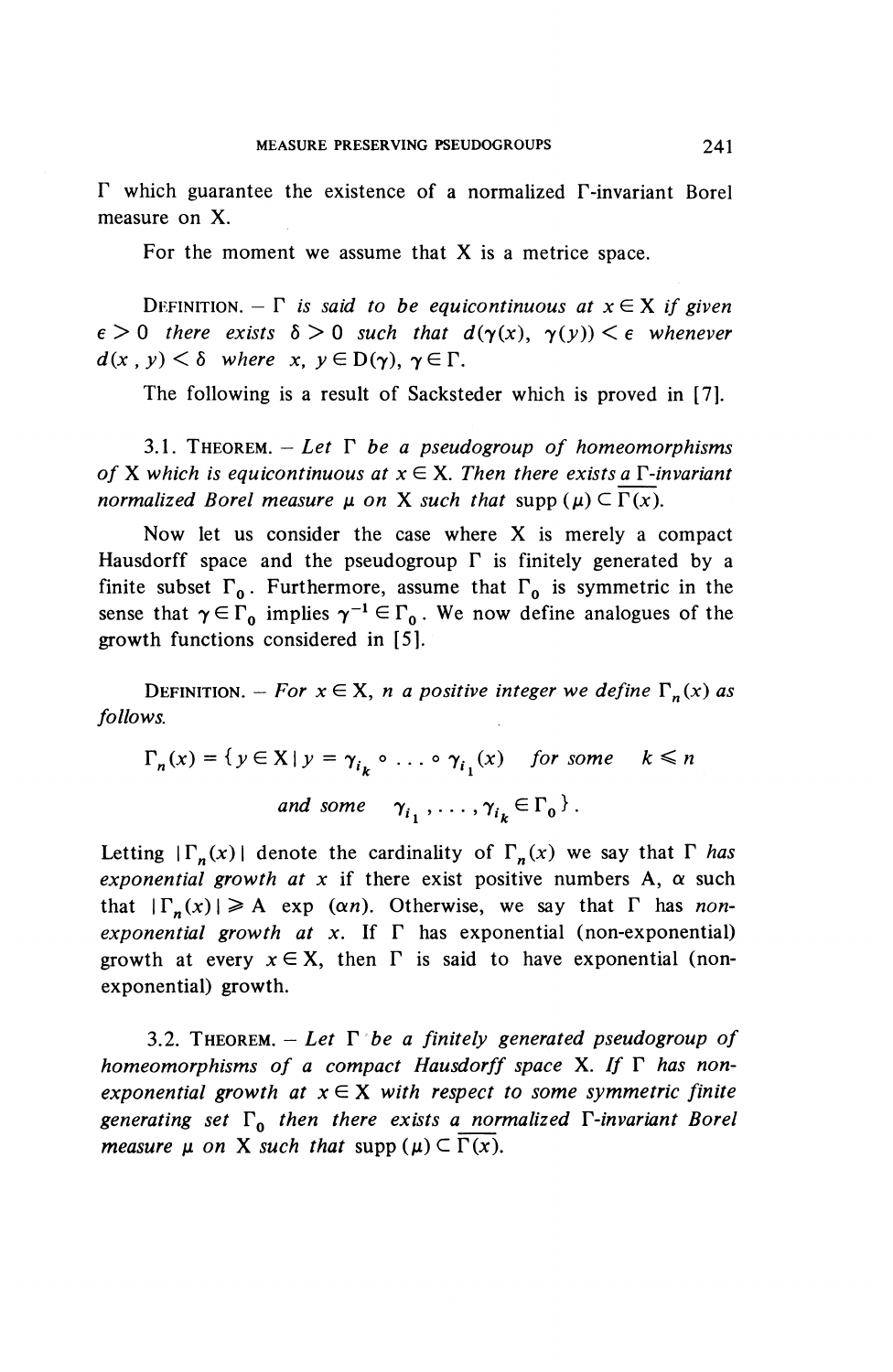*Proof. -* By the Riesz representation theorem it suffices to define an invariant functional on the space of continuous real valued define an invariant functional on the space of continuous real valued functions defined on X. Let  $n_k \rightarrow \infty$  be a sequence of positive integers such that

$$
\lim_{k \to \infty} \frac{|\Gamma_{n_k+1}(x) - \Gamma_{n_k-1}(x)|}{|\Gamma_{n_k}(x)|} = 0 , \qquad (*)
$$

where  $\parallel$  | denotes cardinality. This can be done since  $\Gamma$  has nonexponential growth at x. Now let  $f : X \rightarrow \mathbb{R}$  be continuous and define the functional  $I_k$  by

$$
I_k(f) = \frac{1}{|\Gamma_{n_k}(x)|} \sum_{y \in \Gamma_{n_k}(x)} f(y) .
$$

Clearly the measures corresponding to the  $I_k$  are normalized and by compactness of the set of normalized measures in the weak\* topology there exists  $k_i \rightarrow \infty$  such that  $I_k$  converges to a normalized functional I as  $j \rightarrow \infty$ . Clearly, if  $\mu$  is the Borel measure corresponding to I, supp  $(\mu) \subset \overline{\Gamma(x)}$ . It remains to show that  $\mu$  is F-invariant. To do this suffices to show that if  $\gamma \in \Gamma_0$  and  $f : X \to \mathbb{R}$  is continuous such that it suffices to show that if  $\gamma \in \Gamma_0$  and  $f: X \to \mathbb{R}$  is continuous such that  $\{x \in X | f(x) \neq 0\} \subset R(\gamma)$  then  $I(f) = I(f_\gamma)$  where  $f_\gamma$  is defined<br>by

$$
f_{\gamma}(z) = \begin{cases} f(\gamma(z)) & z \in D(\gamma) \\ 0 & \text{otherwise} \end{cases}
$$

Now, letting  $n_i$  denote the sequence  $n_k$ ,

$$
I(f) - I(f_{\gamma}) = \lim_{j \to \infty} [I_{k_j}(f) - I_{k_j}(f_{\gamma})]
$$
  

$$
= \lim_{j \to \infty} \frac{1}{|\Gamma_{n_j}(x)|} \sum_{y \in \Gamma_{n_j}(x)} [f(y) - f(\gamma(y))]
$$
  

$$
|I(f) - I(f_{\gamma})| \le \lim_{j \to \infty} \frac{1}{|\Gamma_{n_j}(x)|} \sum_{y \in \Gamma_{n_j}(x) \Delta \gamma \Gamma_{n_j}(x)} |f(y)|
$$

where  $\Delta$  denotes symmetric difference. Since f is bounded, in order where  $\Delta$  denotes symmetric difference. Since f is bound<br>to show that  $I(f) - I(f) = 0$  it is sufficient to show the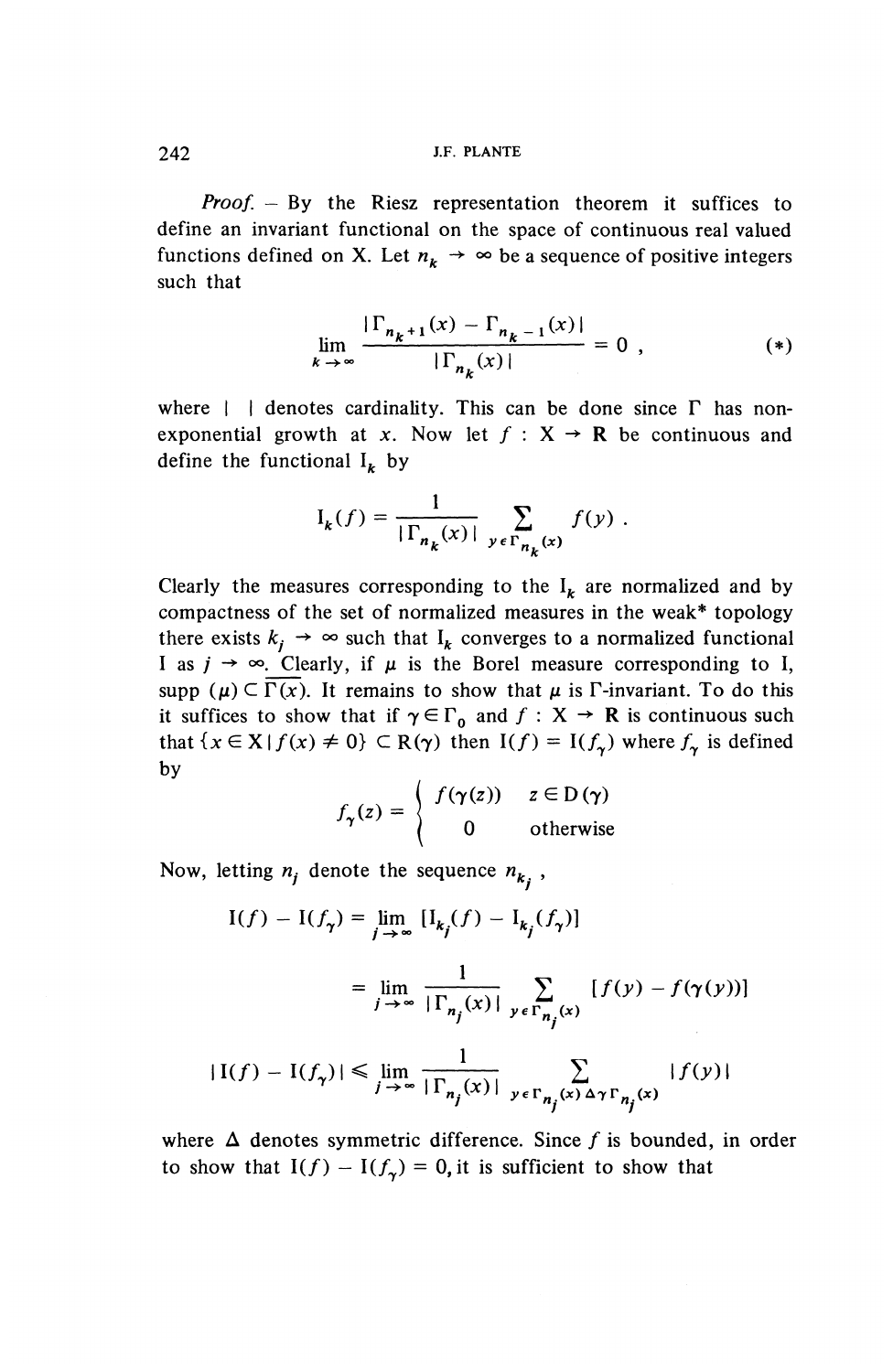$$
\lim_{j \to \infty} \frac{\left| \Gamma_{n_j}(x) \Delta \gamma \Gamma_{n_j}(x) \right|}{\left| \Gamma_{n_j}(x) \right|} = 0.
$$

This last equation, however, follows from condition (\*) above and the inequality

ty  

$$
|\Gamma_{n_j}(x) \Delta \gamma \Gamma_{n_j}(x)| \leq |\Gamma_{n_j+1}(x) - \Gamma_{n_j-1}(x)|.
$$

This completes the proof of (3.2).

#### **4. Groups of diffeomorphisms.**

Let  $\text{Diff}^2(S^1)$  denote the group of  $C^2$  diffeomorphisms of the circle and let  $\Gamma \subset \text{Diff}^2(S^1)$  be a subgroup. In particular,  $\Gamma$  is a pseudogroup, and if  $\Gamma$  is finitely generated as a group then it is automatically finitely generated with respect to every compact subset of  $S<sup>1</sup>$ . For the record, we recall the following result of Sacksteder which is proved in [8]. F is said to be *fixed point free* if  $\gamma \in \Gamma$ ,  $x \in S^1$ ,  $\gamma(x) = x$ implies that  $\gamma$  = identity.

4.1. THEOREM.  $-If \Gamma \subset \text{Diff}^2(S^1)$  is fixed point free group then r *is conjugate to a group of rotations.*

Now suppose that  $\Gamma$  is generated by a finite symmetric generating set  $\Gamma_0$ . Define  $\Gamma_n \subset \Gamma$  by

$$
\Gamma_n = \{ \gamma \in \Gamma \mid \gamma = \gamma_{i_k} \circ \dots \circ \gamma_{i_1} \quad \text{for some} \quad k \le n
$$
  
and 
$$
\gamma_{i_1}, \dots, \gamma_{i_k} \in \Gamma_0 \}.
$$

If for some positive A,  $\alpha$  we have  $|\Gamma_n| \geq A$  exp  $(\alpha n)$  then  $\Gamma$  is said to have *exponential growth.* Otherwise F has *non-exponential growth'* These notions are independent of the generating set  $\Gamma_0$ . The following result follows immediately from (2.2), (2.3) and (3.2).

4.2. THEOREM.  $-If \Gamma \subset \text{Diff}^{2}(S^{1})$  is a finitely generated group *which has non-exponential growth then*

1)  $\Gamma$  has no exceptional minimal sets.

2) If  $\Gamma$  has no finite orbits then  $\Gamma$  is conjugate to a group of *isometrics.*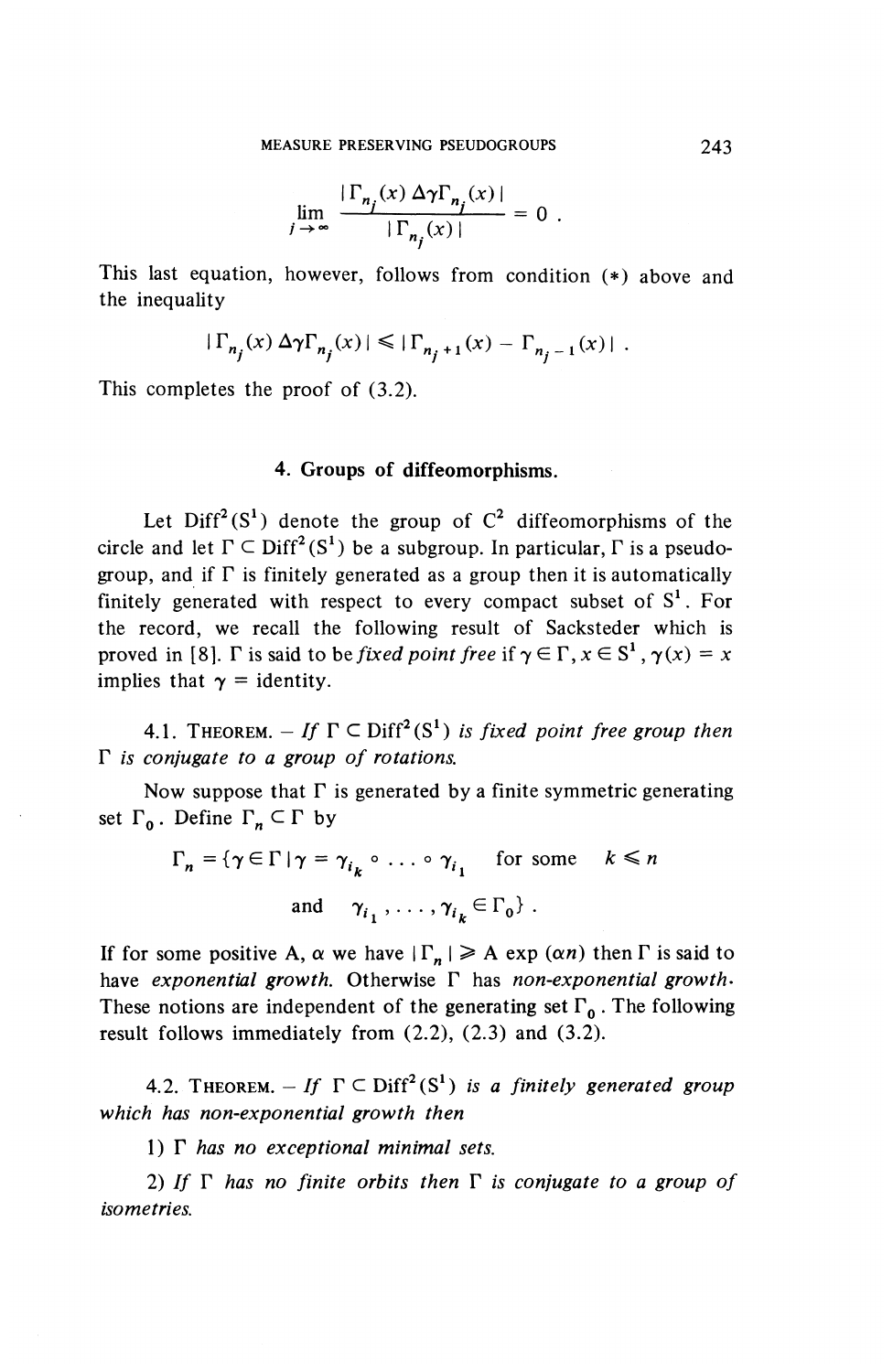Actually, (4.2) can be improved substantially. First we need to recall some concepts and facts which may be found, for example  $\sum_{i=1}^{\infty}$ 

DEFINITION.  $-A$  discrete group  $\Gamma$  is said to be amenable if there *is a left invariant linear functional*  $\Phi$  *on the space of bounded map*<br> $\Gamma \rightarrow \mathbf{P}$  such that  $\Gamma \rightarrow \mathbf{R}$  *such that*<br>1)  $f \ge 0$  *implies*  $\Phi(f) \ge 0$ *, and* 

- 
- $2)$   $\Phi(1) = 1$ .

*Remarks. -* 1) Solvable groups and groups with non-exponential growth [2] are amenable. On the other hand, free groups on more than one generator are not amenable.

2) If  $\Gamma$  is an amenable group of homeomorphisms of a compact Hausdorff space X then there exists a normalized F-invariant Borel measure on X. In particular, if  $\mathfrak{M}$  is a minimal set of  $\Gamma$  then such a measure can be found with support equal to  $\mathfrak{M}$ .

The above facts together with (2.2) and (2.3) imply the following.

4.3. THEOREM.  $-If \Gamma \subseteq \text{Diff}^2(S^1)$  is a finitely generated amenab *group then*

1)  $\Gamma$  has no exceptional minimal sets.

2) If  $\Gamma$  has no finite orbits then  $\Gamma$  is topologically conjugate to a *group of isometries. In particular, if every element of*  $\Gamma$  *is orientation preserving then*  $\Gamma$  *is conjugate to a group of rotations.* 

*Remarks. -* In [6], (4.2) is proved only for finitely presented groups. Furthermore, (4.3) is a significant generalization of (4.2) since any solvable group which does not have a nilpotent subgroup of finite index must have exponential growth [9].

Several of the results on groups of diffeomorphisms of the circle may be summarized by the following.

4.4. THEOREM.  $-Let \Gamma \subseteq \text{Diff}^2(S^1)$  be a finitely generated group *of orientation preserving diffeomorphisms without finite orbits. For of orientation preserving diffeom*<br>angle F the following are equivalent.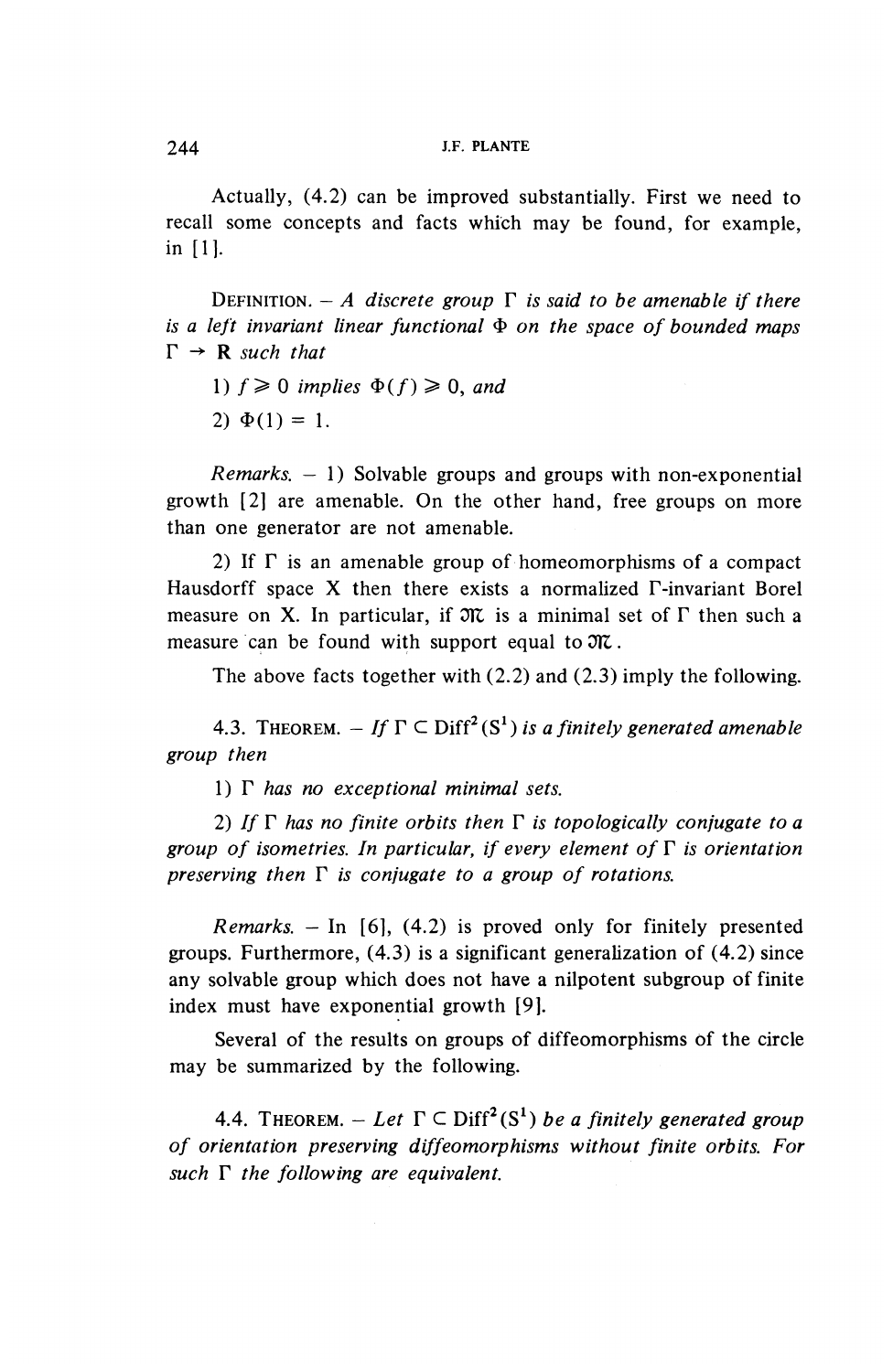- 1)  $\Gamma$  *is topologically conjugate to a group of rotations.*
- 2)  $\Gamma$  *is fixed point free.*
- 3)  $\Gamma$  has non-exponential growth.
- 4)  $\Gamma$  *is amenable.*

#### **5. Some remarks on rotation numbers.**

Let  $\mathcal{H}(S^1)$  denote the group of homeomorphisms of  $S^1$  and let  $\mathcal{H}^{\dagger}$  (S<sup>1</sup>) be the subgroup of orientation preserving homeomorphisms. In most treatments of the classical Denjoy theorem (see for example [4]) one considers rotation numbers of elements of  $\mathcal{H}^+(S^1)$  which are defined as follows. Let  $\gamma \in \mathcal{H}^+(S^1)$  and let  $\overline{\gamma}: \mathbb{R} \to \mathbb{R}$  be a lifting of  $\gamma$  with respect to the covering projection  $R \rightarrow S^1$  given by  $t \rightarrow e^{2\pi i t}$ (where we think of  $S<sup>1</sup>$  as being the unit circle in the complex plane).

The *rotation number* of  $\gamma$ ,  $\rho(\gamma)$  is defined by

$$
\rho(\gamma) = \lim_{n \to \infty} \frac{\overline{\gamma}^n(t)}{n} \text{ (mod 1)}
$$

where the definition is independent of  $t \in \mathbb{R}$  and the lifting chosen. Assume that  $S^1$  has a fixed orientation and for x,  $y \in S^1$  let  $[x, y)$ denote the half open interval going from *x* to *y* in the positive direction.

The following result indicates the relationship between invariant measures and rotation numbers.

5.1. Proposition.  $-Let \Gamma \subset \mathcal{H}^+(S^1)$  be a subgroup and let  $\mu$ *be a normalized*  $\Gamma$ -invariant Borel measure on  $S^1$ . Then for  $\gamma \in \Gamma$ ,  $x \in S^1$  we have  $\rho(\gamma) = \mu([x, \gamma(x))$ . In particular,  $\rho(\gamma)$  is independent *of*  $x$  *and*  $\mu$ .

*Proof.* – By choosing  $\overline{\gamma}$  so that  $0 \le \overline{\gamma}(t) - t < 1$  for all  $t \in \mathbb{R}$ we observe that

$$
\rho(\gamma) = \lim_{n \to \infty} \frac{1}{n} \sum_{j=0}^{n-1} \mu([\gamma^j(x), \gamma^{j+1}(x)) ) .
$$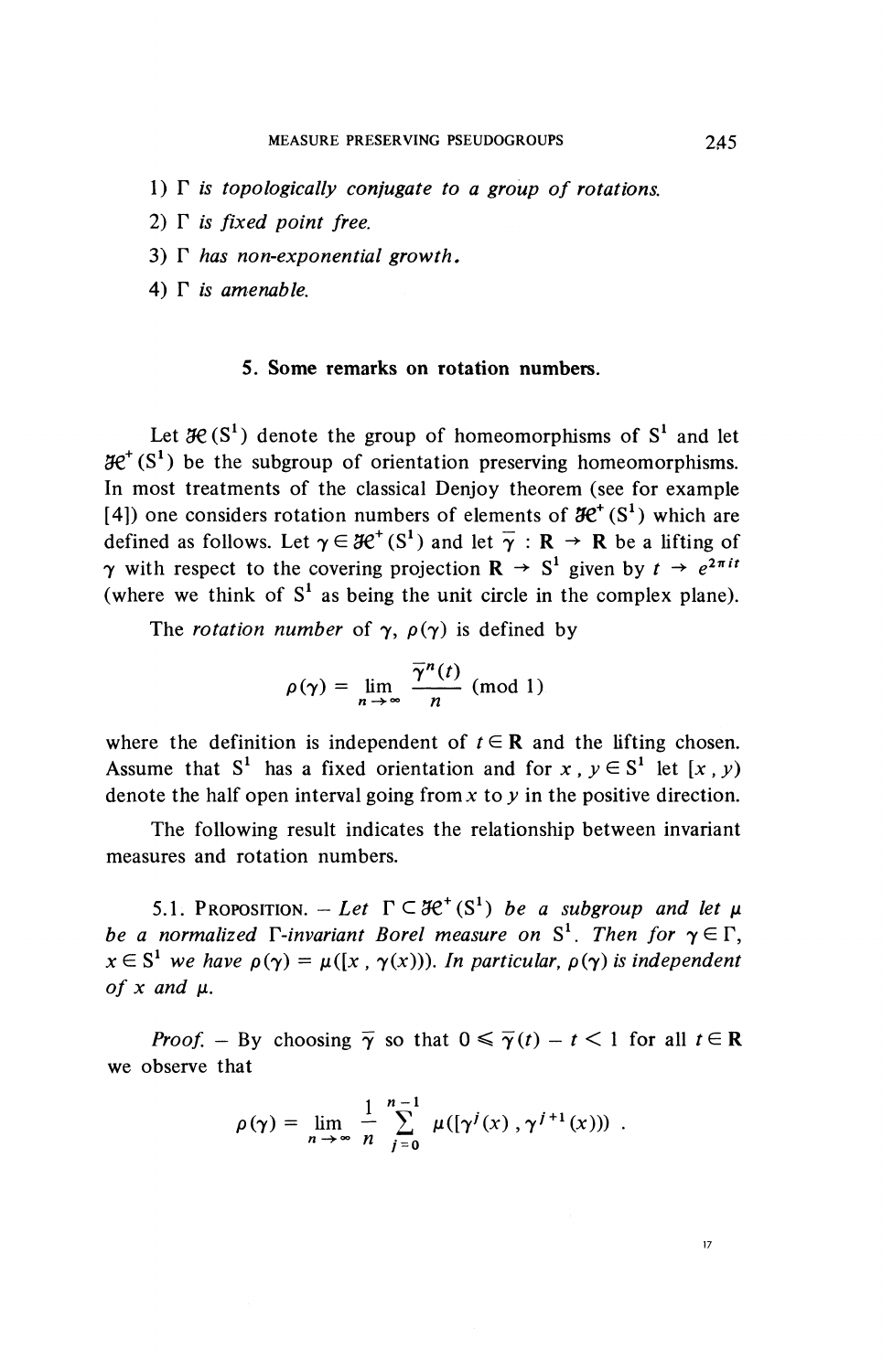By  $\Gamma$ -invariance of  $\mu$  the right hand side is just  $\mu([x, \gamma(x)))$  which proves  $(5.1)$ .

5.2. COROLLARY.  $-If \Gamma$  and  $\mu$  are as in (5.1) then the map  $\rho$  :  $\Gamma \rightarrow \mathbb{R}/\mathbb{Z}$  is a homomorphism. In particular, the restriction of  $\rho$ *to any amenable subgroup*  $\Gamma \subset \mathcal{H}^+(S^1)$  *is a homomorphism.* 

*Proof.* - Let 
$$
\alpha
$$
,  $\beta \in \Gamma$ ,  $x \in S^1$ . By (5.1) we have  
\n
$$
\rho(\alpha \beta) = \mu([x, \alpha \beta(x)))
$$
\n
$$
= \mu([x, \beta(x))) + \mu([\beta(x), \alpha \beta(x)))
$$
\n
$$
= \rho(\beta) + \rho(\alpha)
$$

which proves (5.2).

#### **6. Codimension one foliations.**

In this section we indicate how previous results may be applied in the study of codimension one foliations. Let *S<sup>1</sup>* be a codimension one foliation of class  $C^2$  of a compact manifold M. If  $\tau$  is a smoothly embedded closed curve transverse to the leaves of *9* then it is well-known that there is a pseudogroup  $\Gamma(\tau)$  of  $C^2$  diffeomorphisms of  $\tau$  which is determined by translating along the leaves of  $\tilde{\mathcal{F}}$  (see for example [7]). If  $\mathfrak{N}$  is a minimal set of  $\tilde{\mathcal{F}}$  with  $\mathfrak{M} \cap \tau \neq \phi$  then  $\mathfrak{M} \cap \tau$  is a minimal set of  $\Gamma(\tau)$ . Furthermore, there is a finitely generated subpseudogroup  $\Gamma$  of  $\Gamma(\tau)$  such that  $\Gamma$  contains the restriction of  $\Gamma(\tau)$  to  $\mathfrak{M} \cap \tau$ . This follows from the compactness of  $m$  as follows. Assume that M has a Riemannian metric and given  $x \in M$ ,  $R > 0$  let  $D_R(x)$  be the set of points in the same leaf as x which can be connected to x by a path in the leaf of length  $\leq R$ . By compactness of  $\mathfrak{M}$  there exists a sufficiently large  $\rho > 0$  such that every point of  $\mathfrak{M}$  is contained in  $D_{\rho}(x)$  for some  $x \in \mathfrak{M} \cap \tau$ . Each every point of  $\partial \mathcal{X}$  is contained in  $D_{\rho}(x)$  for some  $x \in \partial C \cap \tau$ . Each  $x \in \tau$  has a sufficiently small neighborhood  $U_x \subset \tau$  such that the set  $W_x = \bigcup_{y \in U_x} D_{3\rho}(y)$ 

$$
W_x = \bigcup_{y \in U_x} D_{3\rho}(y)
$$

determines a finite subset  $\Gamma_x \subset \Gamma(r)$  each of which has domain  $U_x$ . By compactness of  $\mathfrak{M} \cap \tau$  there exist  $x_1, \ldots, x_k \in \mathfrak{M} \cap \tau$  such that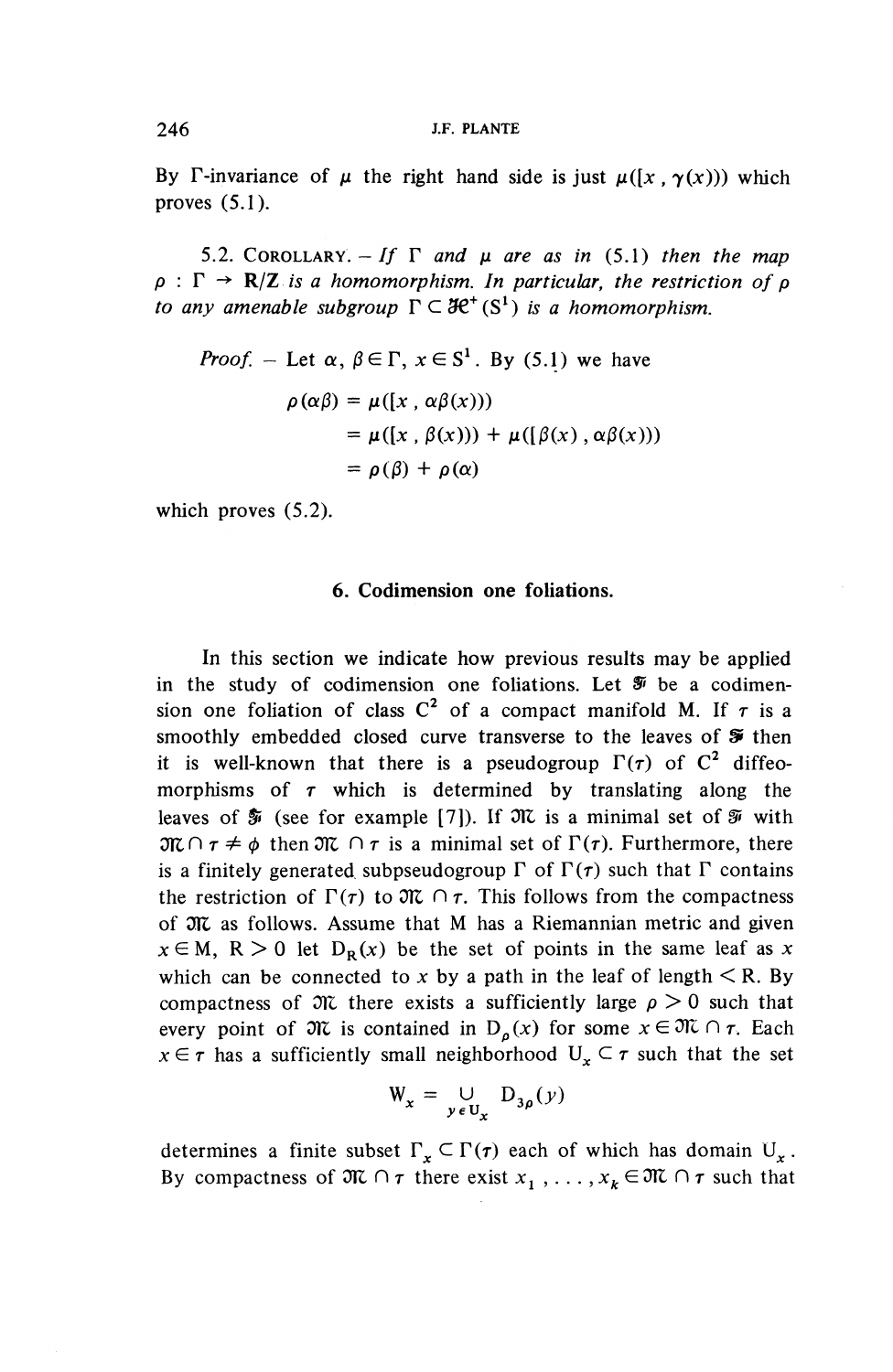the open sets  $\bigcup_{i=1}^{n} D_{\rho}(x_i)$ ;  $i = 1, ..., k$  cover  $\mathfrak{M}$  which means  $y \in U_{x_i}$ that the subpseudogroup  $\Gamma$  generated by  $\Gamma_0 = \Gamma_{x_1} \cup ... \cup \Gamma_{x_k}$  has the desired property.

DEFINITION.  $\mathfrak{F}$  is said to have exponential growth at  $x \in M$  if vol  $D_{\mathbf{p}}(x) \ge A$  exp ( $\alpha \in \mathbb{R}$ *)* for some  $A > 0$ ,  $\alpha > 0$  (where vol  $D_{\mathbf{p}}(x)$ *denotes the volume of*  $D_R(x)$  as a Riemannian manifold). Otherwise, *S has non-exponential growth at x.*

6.1. LEMMA.  $-$  Let  $\Gamma$  be the finitely generated pseudogroup *described above and let*  $x \in \mathfrak{M} \cap \tau$ . If  $\mathcal{F}$  has non-exponential growth at x then  $\Gamma$  has non-exponential growth at x.

*Proof.* – Let  $\delta > 0$  be sufficiently small so that y,  $z \in \tau$ ,  $y \neq z$ imply that  $D_{\delta}(y) \cap D_{\delta}(z) = \phi$ . Also let

$$
\sigma = \inf_{y \in \tau} \text{ vol } D_{\delta}(y) .
$$

Thus, for  $R > 0$  we have

$$
\text{vol } \mathcal{D}_{\mathbf{R} + \delta}(x) \geqslant \gamma(x, \, \mathbf{R}) \cdot \sigma
$$

where  $\gamma(x, R)$  denotes the number of elements in  $D_R(x) \cap \tau$ . It is clear from the definition of  $\Gamma_0$  that

$$
\gamma(x, 3n\rho) \geq |\Gamma_n(x)|.
$$

Therefore,

$$
\text{vol } \mathcal{D}_{3n\rho + \delta}(x) \ge \gamma(x, 3n\rho) \cdot \sigma
$$
\n
$$
\ge |\Gamma_n(x)| \cdot \sigma
$$

If  $\Gamma$  has exponential growth at x then so does  $\mathcal F$  by the last inequality. This proves (6.1).

*Remark. —* The converse of (6.1) is also true but since we will not use it we omit its proof.

Since any non-compact leaf of *Si* intersects some closed transversal  $\tau$ , the following result follows from  $(1.1)$ ,  $(2.1)$ ,  $(3.2)$ , and  $(6.1)$ .

6.2. THEOREM.  $-If$   $\mathfrak{M}$  is an exceptional minimal set of a  $C^2$ *codimension one foliation then every leaf in*  $N$  has exponential growth.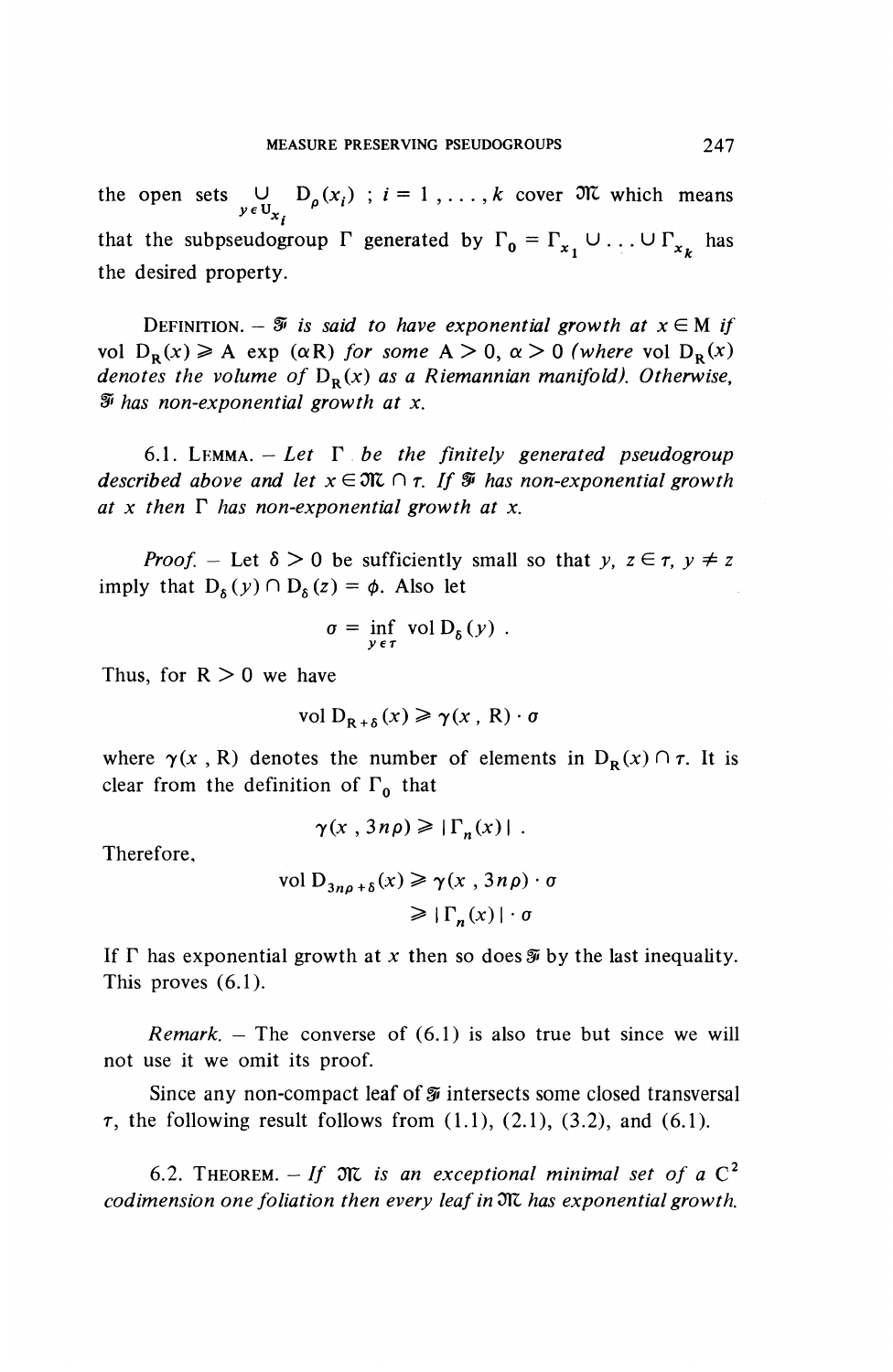#### *-* PLANTE

*Remark.*  $- (6.2)$  is an improvement over the corresponding results in [3] and [6] in that it is not necessary to assume that the individual leaves of  $\tilde{\mathcal{Y}}$  are immersed submanifolds of class  $C^3$ .

6.3. THEOREM.  $-$  Let  $\mathcal{F}$  be a transversely oriented  $C^2$  codimension *one foliation of* M *such that ^ has non-exponential growth at every*  $x \in M$ . If  $\mathcal{F}$  has no compact leaves then there is a continuous flow  $\phi_{\star}$  : M  $\rightarrow$  M with the following properties.

1) The orbits of  $\phi_t$ , define a smooth one dimensional foliation transverse to  $\tilde{\mathcal{F}}$ .

2) If L is a leaf of  $\mathcal F$  then  $\phi_r(L)$  is also a leaf of  $\mathcal F$  for every  $t \in \mathbb{R}$ . Furthermore,  $\phi_t \mid L$  is a C<sup>2</sup> diffeomorphism of L onto  $\phi_t(L)$ .

*Proof.* – By (6.2) M must be a minimal set of  $\mathcal{F}$  so any closed transverse curve  $\tau$  intersects every leaf of  $\mathcal{F}$ . Let X be a smooth vector field transverse to  $\mathcal V$  which has  $\tau$  as a closed orbit. Using (2.3), (3.2), and the arguments used in the proof of Theorem 6 of [7] we obtain  $\phi_t$  as a reparametrization of the X-flow.

*Remark. —* Note that in the present proof of (6.3) it is not necessary to show that the holonomy of  $\mathcal I$  is trivial. Of course, the conclusion of  $(6.3)$  implies that  $\mathcal V$  has trivial holonomy.

In the case that M is a bundle with fiber  $S<sup>1</sup>$  and the leaves of *S* are transverse to the fibers (4.3) yields the following result.

6.4. THEOREM.  $-$  Assume that M is a bundle with fiber  $S<sup>1</sup>$  over base manifold B (with smooth projection map) and that  $\mathcal V$  is a C<sup>2</sup> codimension one foliation of M which is everywhere transverse to the fibers. If  $\pi_1(B)$  is an amenable group then  $\mathcal{F}$  does not have any exceptional minimal sets.

#### BIBLIOGRAPHY

[1] F. GREENLEAF, Invariant means on topological groups, Van Nostrand, New York (1969).

248 *Lp*